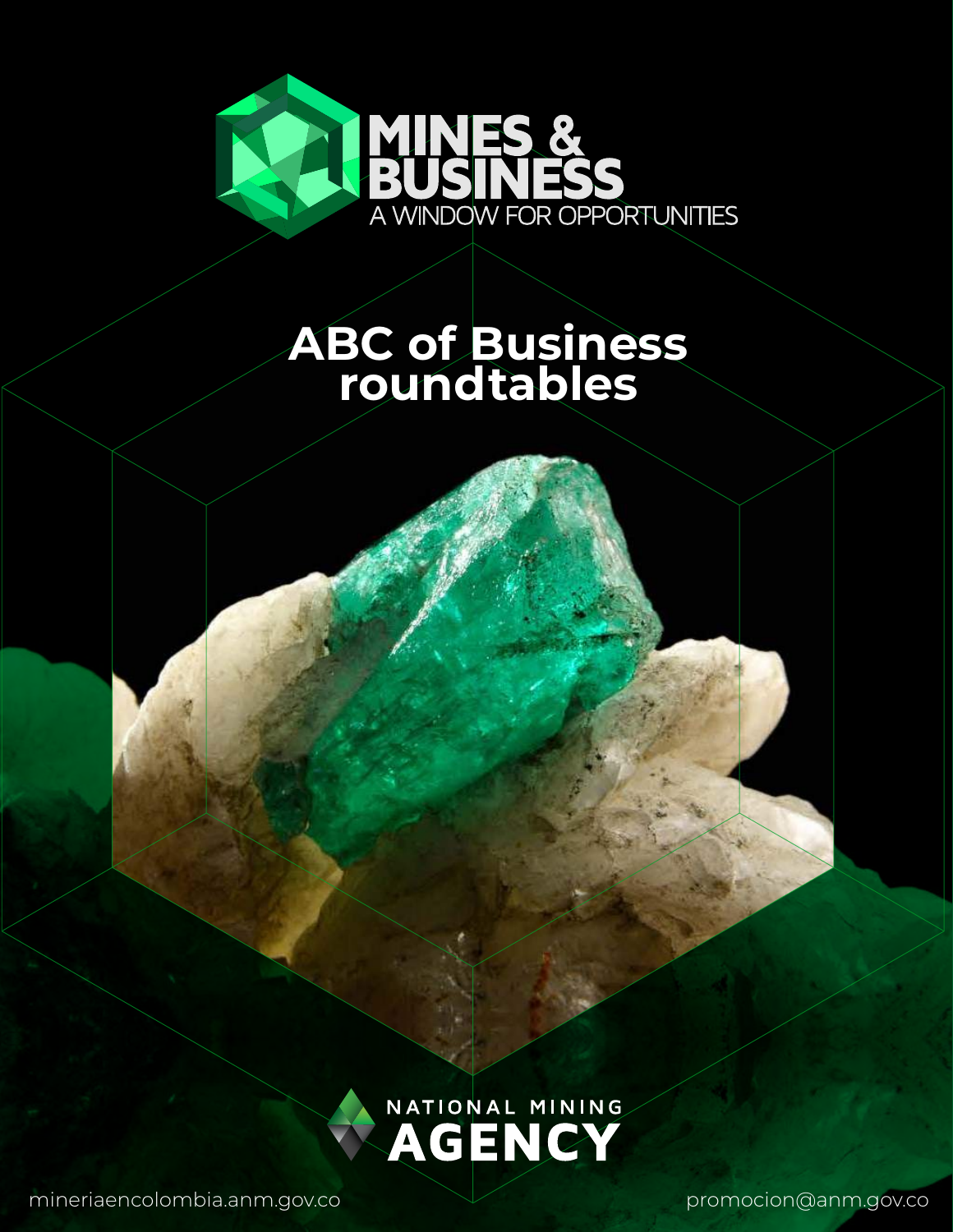### HOW ARE NMA BUSINESS ROUNDTABLES ORIGINATED?

The National Mining Agency decides to organize business roundtables given the need to have an instrument that facilitates bringing closer national supply of minerals and mining projects to national and international demand

### WHAT ARE THE BUSINESS ROUNDTABLES?

They are commercial meetings organized by the NMA that allow interested parties to establish contacts and promote business.

The objective is to facilitate the relationship between producers with mining projects in Colombia (suppliers) and potential markets (investors or buyers) at national and international level, to identify new opportunities for commercialization of Colombiar minerals or investment in projects in the country.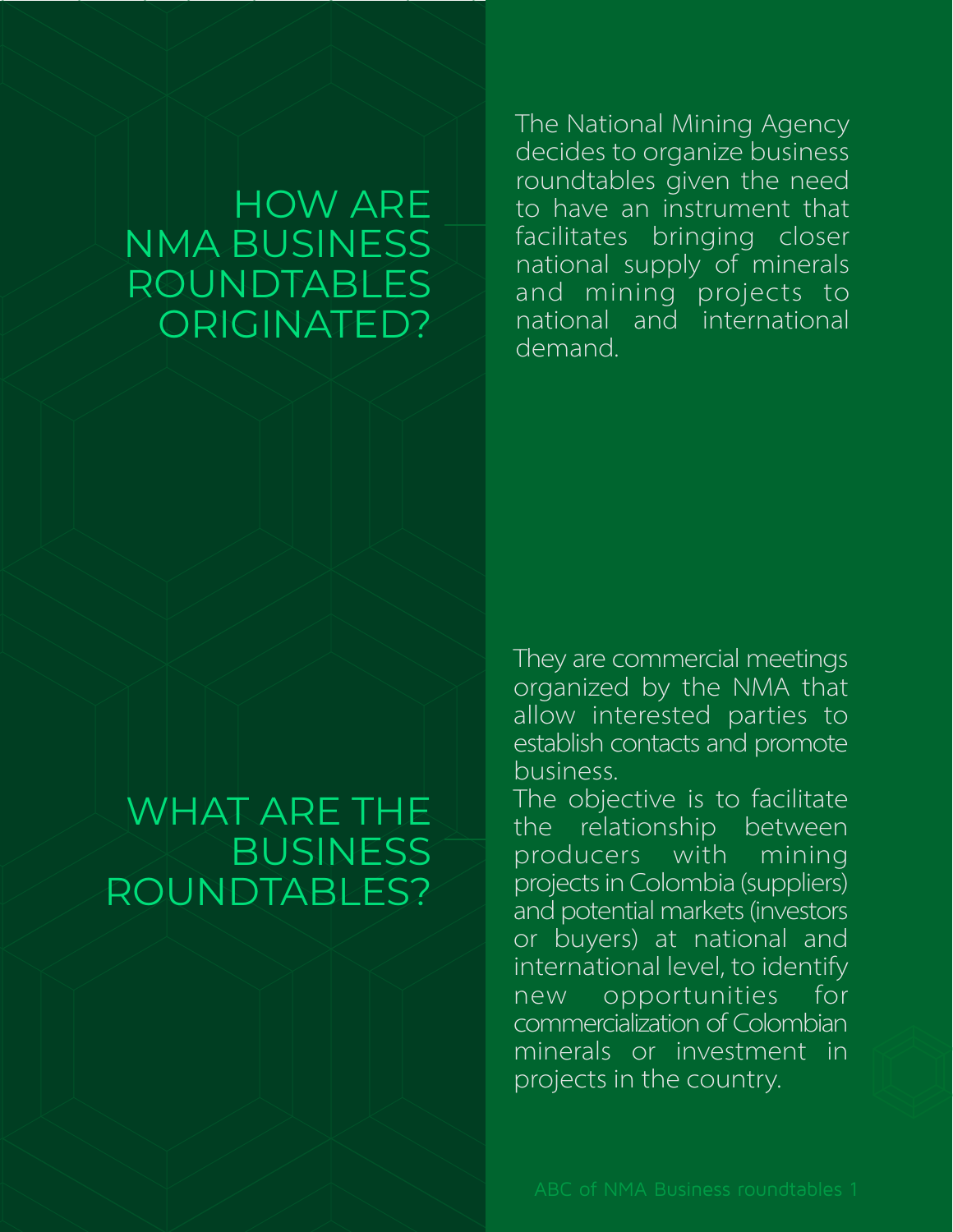## WICH IS THE METHODOLOGY OF AN NMA **BUSINESS** ROUNDTABLE?

Each event consists of three moments:

#### Preparation

· Identification of potential offer and analysis of mining projects and / or owners, through:

-Validation that the project and / or owner is up to date with compliance with technical, environmental, and mining safety obligations.

-Contact with the projects and / or owners to present the initiative and find out their interest in participating in the event.

• Analysis of the potential market,<br>identification of potential clients or investors and their invitation.

#### **Event**

• First session: A round of presentations is carried out by projects and/or owners, under the same conditions and presentation time.

• Second Session: : It corresponds to a 1-to-1 meeting agenda that is scheduled at the end of the presentation session, and by request of presenters or potential clients. These are private meetings between interested parties.

#### **Follow up**

• After the event, the NMA follows up with the parties and offers support if required, in accordance with the entity's competencies.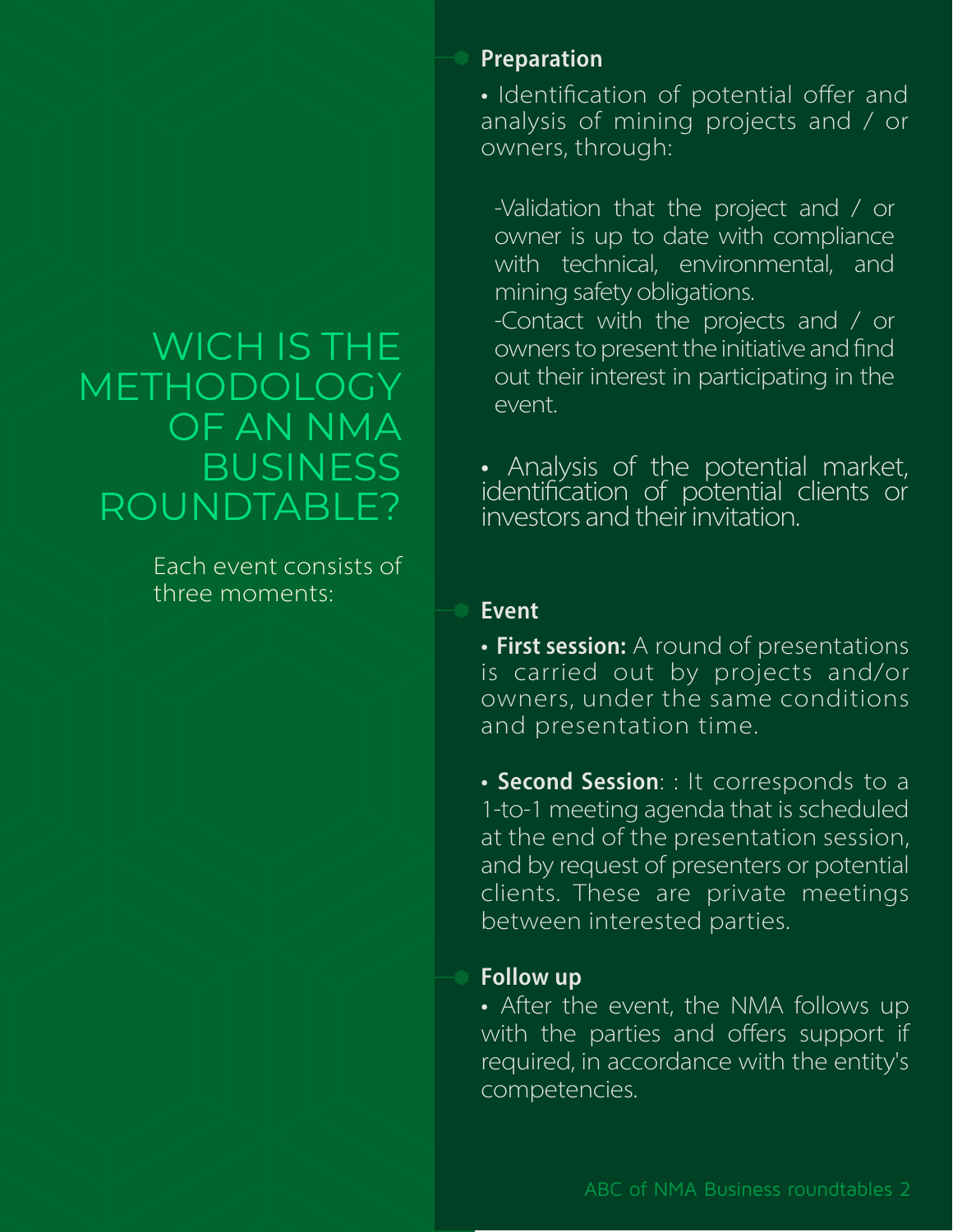### WHO ARE THE BUSINESS ROUNDTABLES AIMED AT?

Business roundtables are aimed at national and foreign clients and investors who want to learn about the offer of mining projects in Colombia, and are interested in making investments or buying minerals.

#### **WHO** PARTICIPATES IN THE BUSINESS ROUNDTABLES?

• Presenters: Natural or legal persons who have a current mining title or exploitation prerogative, who are up to date with their technical, environmental, and mining safety obligations.

• Investors: National or international persons or companies that wish to invest in mining projects in Colombia.

• Buyers: National or international persons or companies with a main interest in the purchase of minerals produced ir Colombia.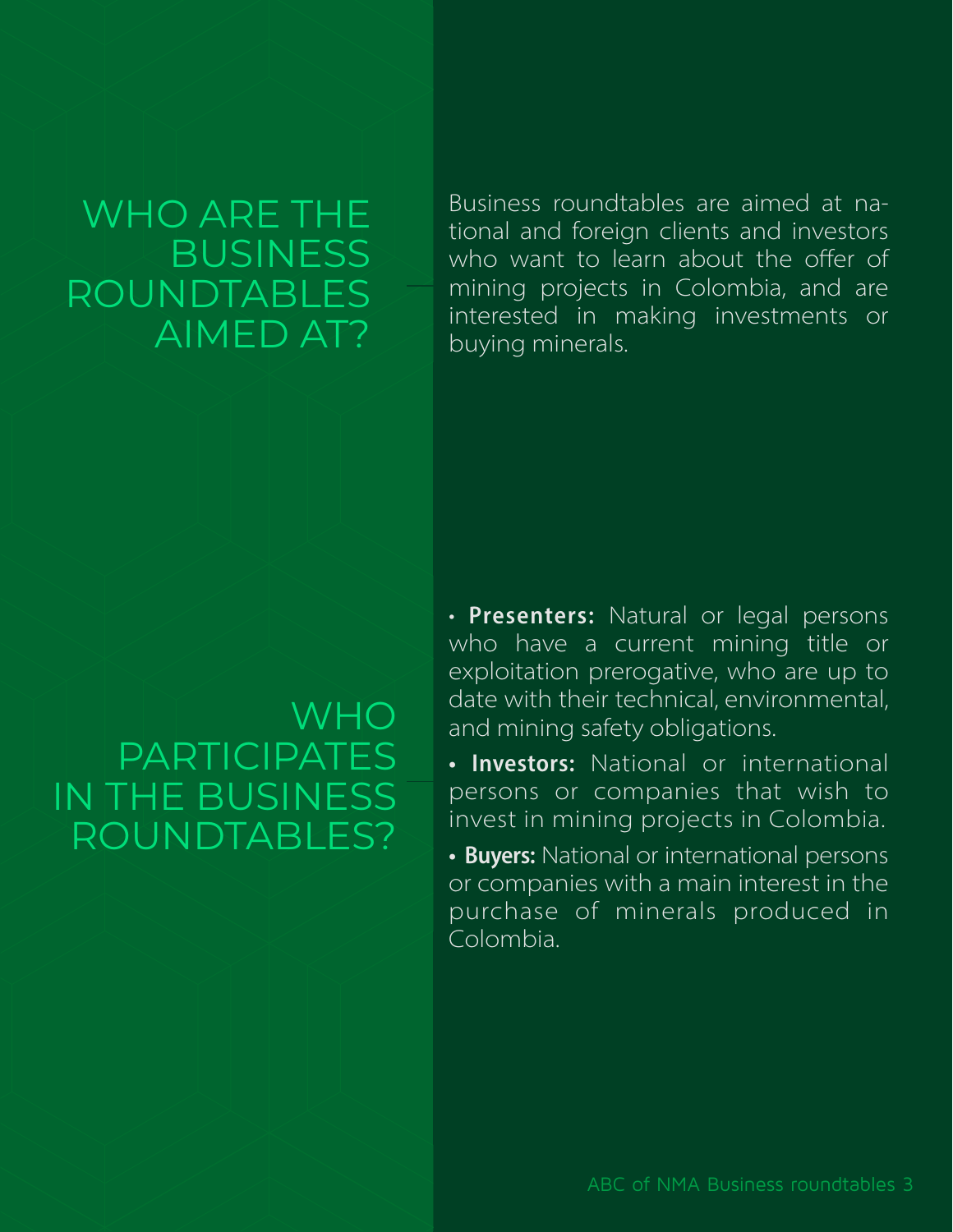## HISTORY

The ANM business rounds began in 2020 with the presentation of Colombian thermal coal offer to customers in South Korea.

Subsequently, an event focused on gold projects was held, with the participation of 5 mining projects in search of investors to advance in their respective projects. In 2021, a new business round was held for the supply of Colombian thermal coal, given the growing interest of potential buyers from the Asian market.

#### ADVANCE IN FIGURES

3 business round-tables

 $\circ$  Presentation of 15 mining projects of Colombia

 $\div$  +25 1-to-1 meetings

Participation of +150 potential investors and / or buyers

Participation of representatives from 12 countries: Canada, the United States, Panama, Peru, Brazil, Sweden, Japan, Australia, India, South Korea, China and Vietnam.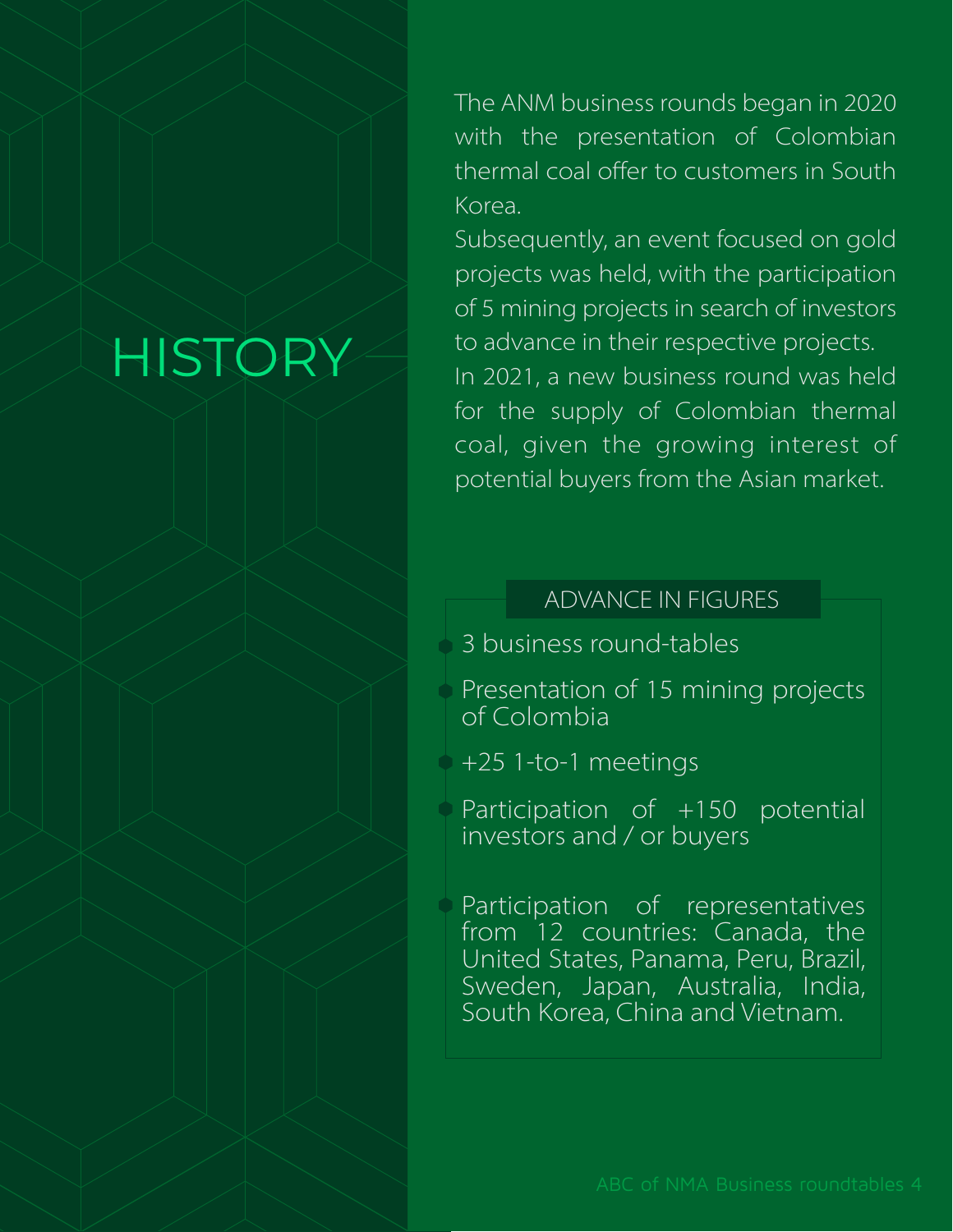

## EMERALD BUSINESS ROUND-TABLE

June 9th & 10th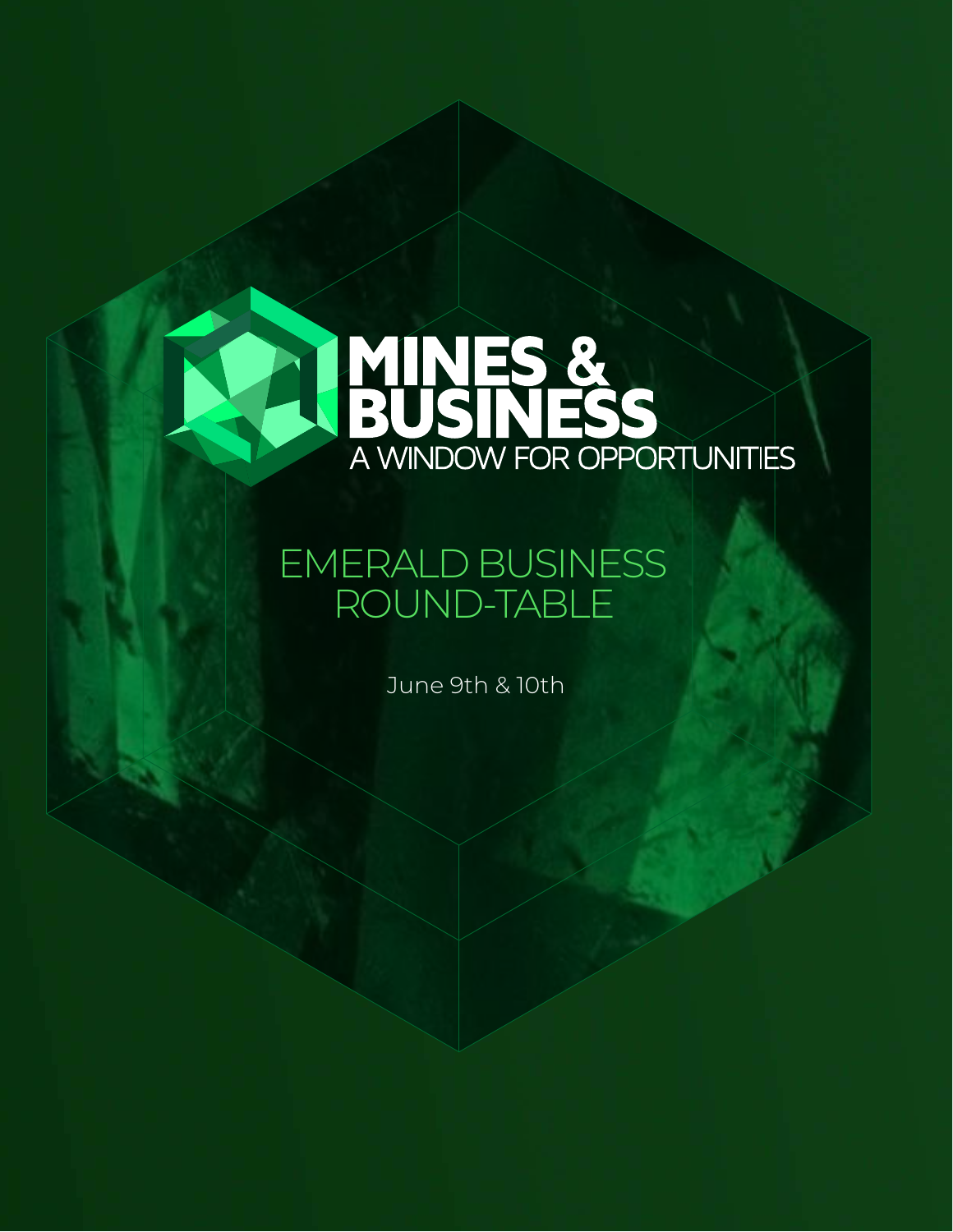## **MINING** POTENTIAL

Hydrothermal sedimentary origin of the Colombian emeralds is unique in the world

Colombia is currently the largest producer of high quality emeralds in the world, thanks to its hydrothermal sedimentary origin that provides characteristics such as brightness, transparency, color, and optimal hardness.

The exploitation of emeralds is basically concentrated in the departments of Cundinamarca and Boyacá, in the so-called Eastern and Western emerald belts.

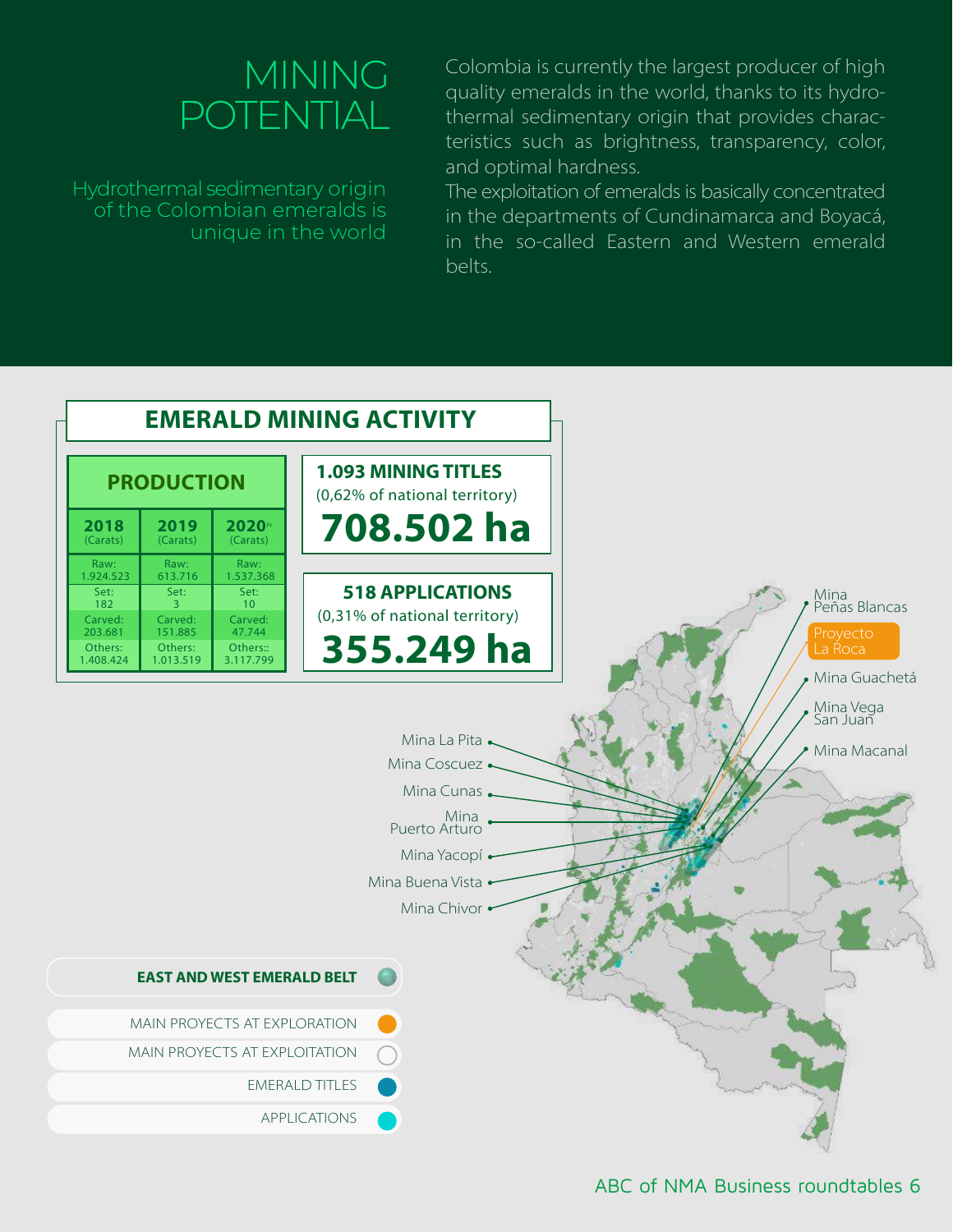## **TECHNICAL** SHEET OF THE EVENT

#### **Name of the event:** EMERALD BUSINESS ROUND -TABLE Format: virtual **Date:** June 9th  $&$  10th **Guest countries:** International event

#### **First Session**

Presentations of mining projects that are seeking for investment or partnerships for potentiating their business.

#### **Second Sessior**

Consist in presentations of the emerald offer for buyers, jewelers and other interestec figures in emerald acquisition.

#### **Third Sessior**

"One-on-one" meetings will be scheduled after the event according to participants requests.

## **OBJECTIVE**

Create a space to present emerald mining projects, which allows investors and buyers to know the potential and quality of emerald deposits in Colombia, as well as identify business opportunities for producers in our country.

## TARGET AUDIENCE

People and companies interested in investing in emerald projects or in acquiring this mineral from producers in Colombia.